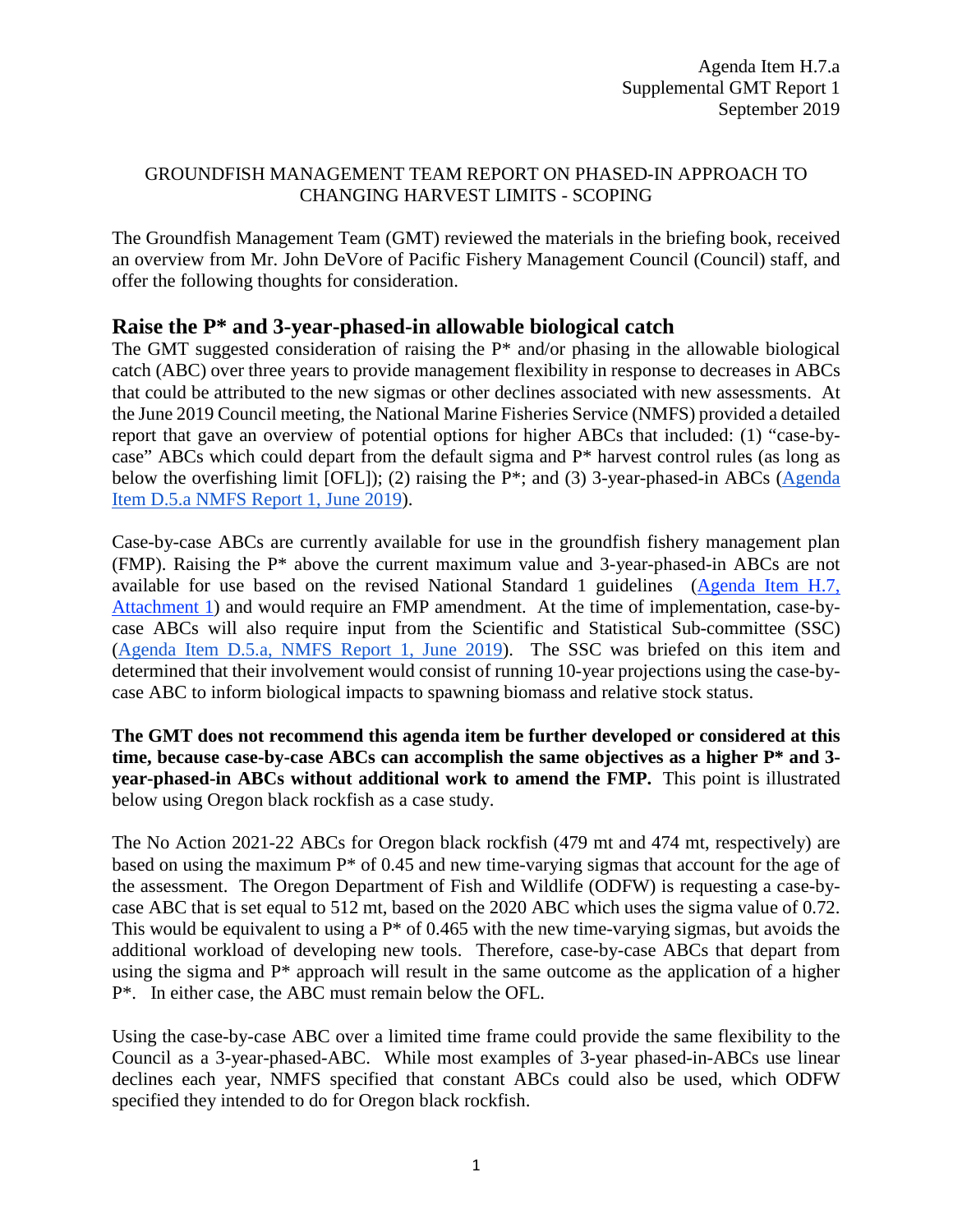Case-by-case ABCs also differ from either raising the P\* or using a 3-year-phased-in-ABC in that the latter are harvest control rules that require all the conditions be set ahead of time, while considering ABCs on a case-by-case basis is inherently more responsive to conditions and less prescriptive. To ensure the standardization of these tools, the Council could establish guidelines for case-by-case ABC consideration (APPENDIX 1). These guidelines would be consulted before requesting the SSC to run 10-year projections for case-by-case ABC candidate stocks.

## **Carryover of ACLs**

The working draft of National Standard 1 presents two options for carrying over ACLs, both of which could be considered on an annual basis rather than on our current biennial cycle.

Approach 1 would allow carryover of unused ACL in year 1, as long as the total of that carryover and the year-2 ACL does not exceed the year-2 ABC. In short, this means that Approach 1 would only be applicable to stocks where the ACL is less than the ABC. Approach 1 would therefore not be applicable to most groundfish stocks, as the ACL is typically set equal to the ABC. The main stocks that could be eligible for Approach 1 are those that are overfished or in the precautionary zone, as their ACLs are set below the ABC; the GMT presumes the Council would not be interested in ACL carryover for these stocks given potential conservation concerns.

Approach 2 would, however, be applicable for stocks where the ACL is set equal to the ABC. To carry over unused ACL for these stocks, a new stock assessment projection would have to be conducted to recalculate the OFL and ABC based on actual attainments, which are often less than the full ACL. This is the same as conducting a catch-only projection, which are already available as a tool during the two-year assessment cycle process to increase harvest specifications when catch has been less than the ACL.

Although both of the new ACL carryover approaches could be done on an annual basis, the GMT believes that the increase in workload for assessors and managers outweighs the benefit of the items. The Council and advisory bodies have been opposed to returning to annual harvest specifications for these reasons.

In conclusion, Approach 1 would rarely be used in the groundfish FMP and the tools of Approach 2 are already available for use. Further, the Council has made it clear that annual harvest specifications are not desired. **For these reasons, the GMT does not recommend these new ACL carryover approaches be forwarded at this time for further consideration**.

PFMC 09/16/19